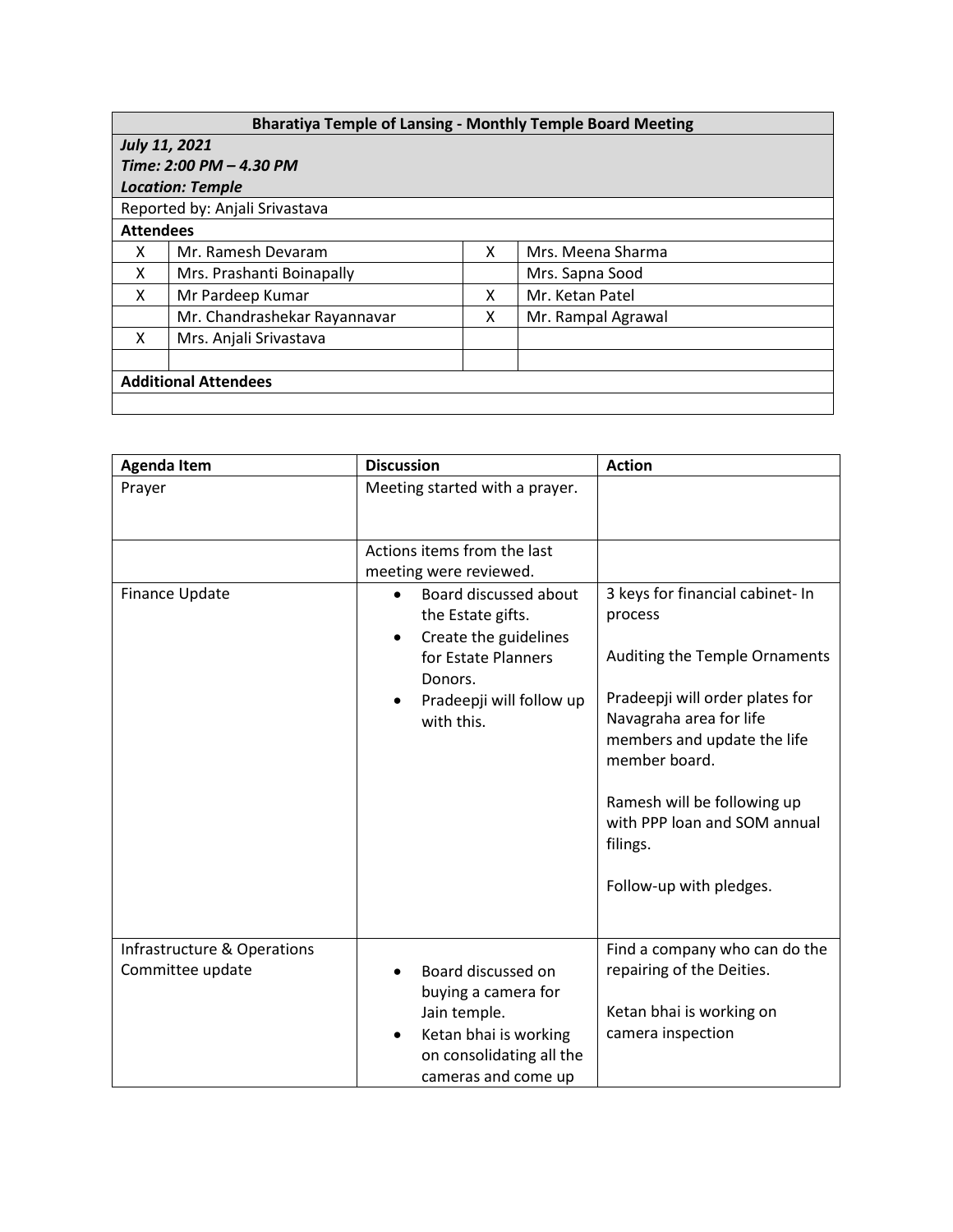|                            | with one security                     |  |
|----------------------------|---------------------------------------|--|
|                            | system.                               |  |
|                            | Discussed about the                   |  |
|                            | temple safety from                    |  |
|                            | lightening. Board                     |  |
|                            | agreed on the temple                  |  |
|                            | safety. Ketan bhai is                 |  |
|                            | working on getting the                |  |
|                            | quote for device from                 |  |
|                            | lightning protection.                 |  |
| Priest Committee updates   | Board discussed                       |  |
|                            | about opening the                     |  |
|                            | temple with full                      |  |
|                            | attendance and                        |  |
|                            | Outside Poojas.                       |  |
|                            | Temple and<br>$\bullet$               |  |
|                            | devotees are                          |  |
|                            | allowed to bring                      |  |
|                            | flowers to the                        |  |
|                            | temple from July                      |  |
|                            | $19th$ .                              |  |
|                            | Outside pooja is fully                |  |
|                            | opened from July                      |  |
|                            | 19 <sup>th</sup> . Mask is not        |  |
|                            | Mandatory.                            |  |
|                            | Temple is open with                   |  |
|                            | regular attendance                    |  |
|                            | from July 19th. Mask                  |  |
|                            | is not required but                   |  |
|                            | recommended. No                       |  |
|                            | <b>Prasad allowed.</b>                |  |
|                            | Sanctum area will                     |  |
|                            | remain closed.                        |  |
|                            |                                       |  |
|                            | All poojas are still FB               |  |
| Pooja/ Religious Committee | live.                                 |  |
|                            |                                       |  |
| Updates                    | Temple hours are<br>reinstated to the |  |
|                            |                                       |  |
|                            | previous timings before               |  |
|                            | pandemic.                             |  |
|                            | Walkathon is on August<br>٠           |  |
|                            | 21 at Nancy Moore Park.               |  |
|                            | For Ganesh pooja,<br>$\bullet$        |  |
|                            | temple is open, but                   |  |
|                            | kitchen is closed.                    |  |
| New Ideas                  | Board did brainstorm for<br>$\bullet$ |  |
|                            | new ideas.                            |  |